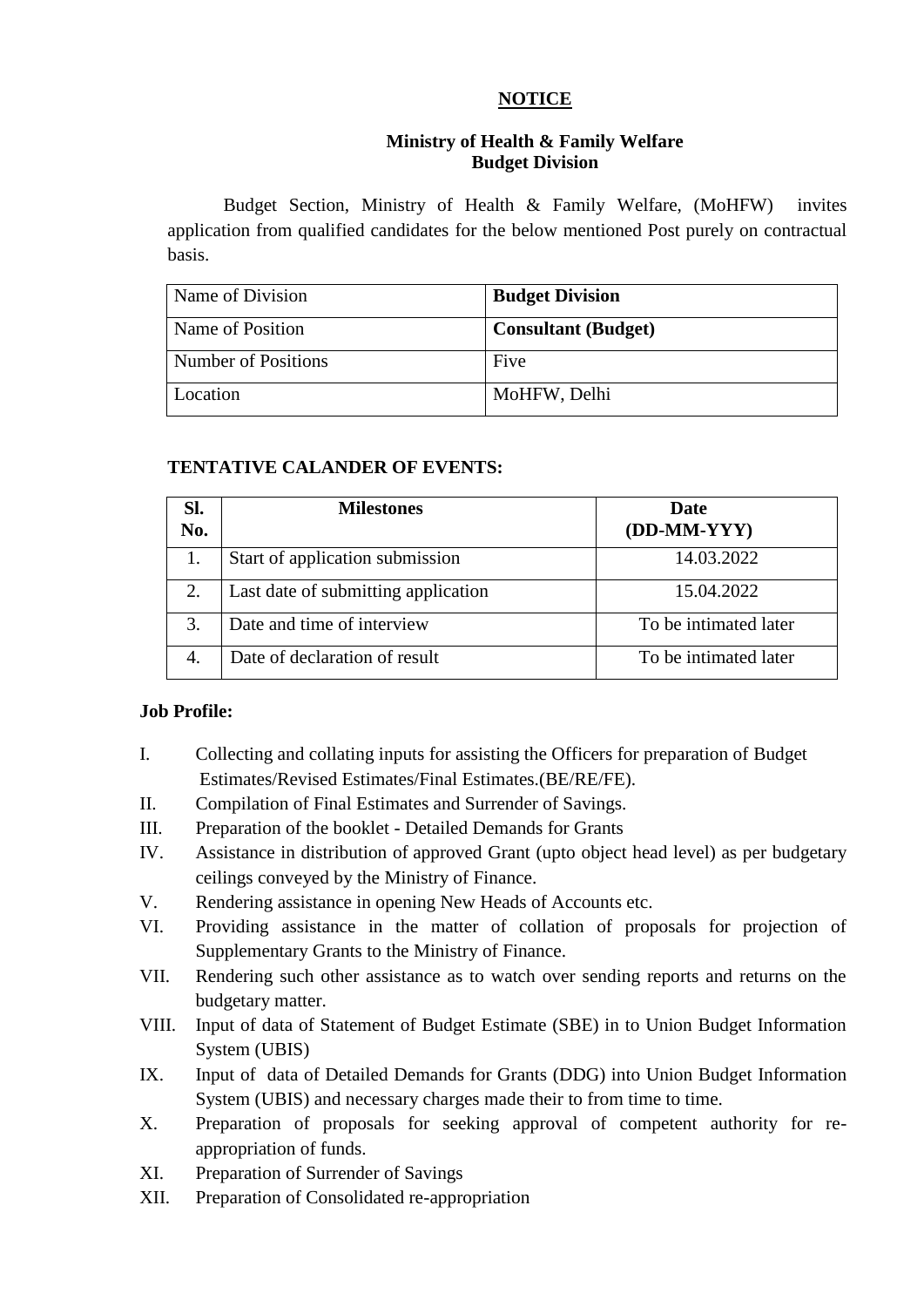- XIII. Monitoring the expenditure on commodities released to the State Governments by way of Cost Adjustment of Non-Plan funds under Plan funds.
- XIV. RTI matters, pertaining to Budget Division of Ministry of Health and Family Welfare, in a time bound manner.
- XV. Co-ordination with various Programme Divisions for getting the information for reply to Question of Parliament Standing Committee (PSC).
- XVI. Working knowledge of Public Financial Management System (PFMS) for releasing of funds etc.
- XVII. Preparation of various Periodical Reports in time bound manners.
- XVIII. Any other job assigned by the Senior Officers

#### **Other Responsibilities:**

- (i) Assisting Finance Controller to provide information and data support regarding Budget, Parliament Question/Committees, RTI, VIP references etc. for time to time.
- (ii) Monitoring of the expenditure with respect to the Budget Estimates and Quarterly Action Plan and deviation thereof, if any.
- (iii) Data analysis with respect to the fund used in Schedule Caste Sub Plan (SCSP, Tribal Area Sub Plan (TSP) and North Eastern Region (NER) Components and their savings/Additionalities, if any.
- (iv) Monitoring of overall allocation/expenditure released Schemes/NE/SC/ST Budget.
- (v) Provide information and data support regarding Parliament Questions/Committees, RTI, VIP references, C&AG & DGACE audit etc. from time to time.
- (vi) Assisting Budget Division in co-ordination and compilation of ATNs on Reports of PSC on Health and FW.

#### **Terms & Conditions for hiring:**

- 1. Timing and sequence of events mentioned is at sole discretion of Budget Division, DHFW.
- 2. Canvassing in any manner is not allowed.
- 3. By submitting the application, each applicant shall be deemed to acknowledge that he/she has carefully read all Terms & Conditions, job responsibility etc.
- 4. The applications are required to submit all required documents in support of the qualification/selection criteria specified. The normal office timings are 9:00 AM to 5.30 PM in Budget Division. However, for the duties as per job profile, these consultants may be called on in weekends/holidays and may also be asked to sit late beyond normal office hours.
- 5. Eligible candidates may apply on format given with detailed curriculum vitae along with self attested copies of certificates of the essential qualification and expedience to "The Under Secretary (Budget), Ministry of Health and Family Welfare, Maulana Azad Road, Nirman Bhawan, New Delhi-110011 or at email i.d. manmohan.badola@nic.in w.e.f. 14.03.2022 to 15.04.2022. Application received incomplete or after due date will not be entertained.
- 6. Only shortlisted candidates will be intimated and called for interview.
- 7. Budget Division reserves the right to reject any or all application without assigning any reason.
- 8. It is reiterated that these are purely contractual positions only and no other benefit except monthly consolidated remuneration is admissible.
- 9. The Govt. shall not be liable for any regularization of the contractual services.
- 10. Director, Budget reserves the right to terminate the work contract at any point of time without assigning any reason.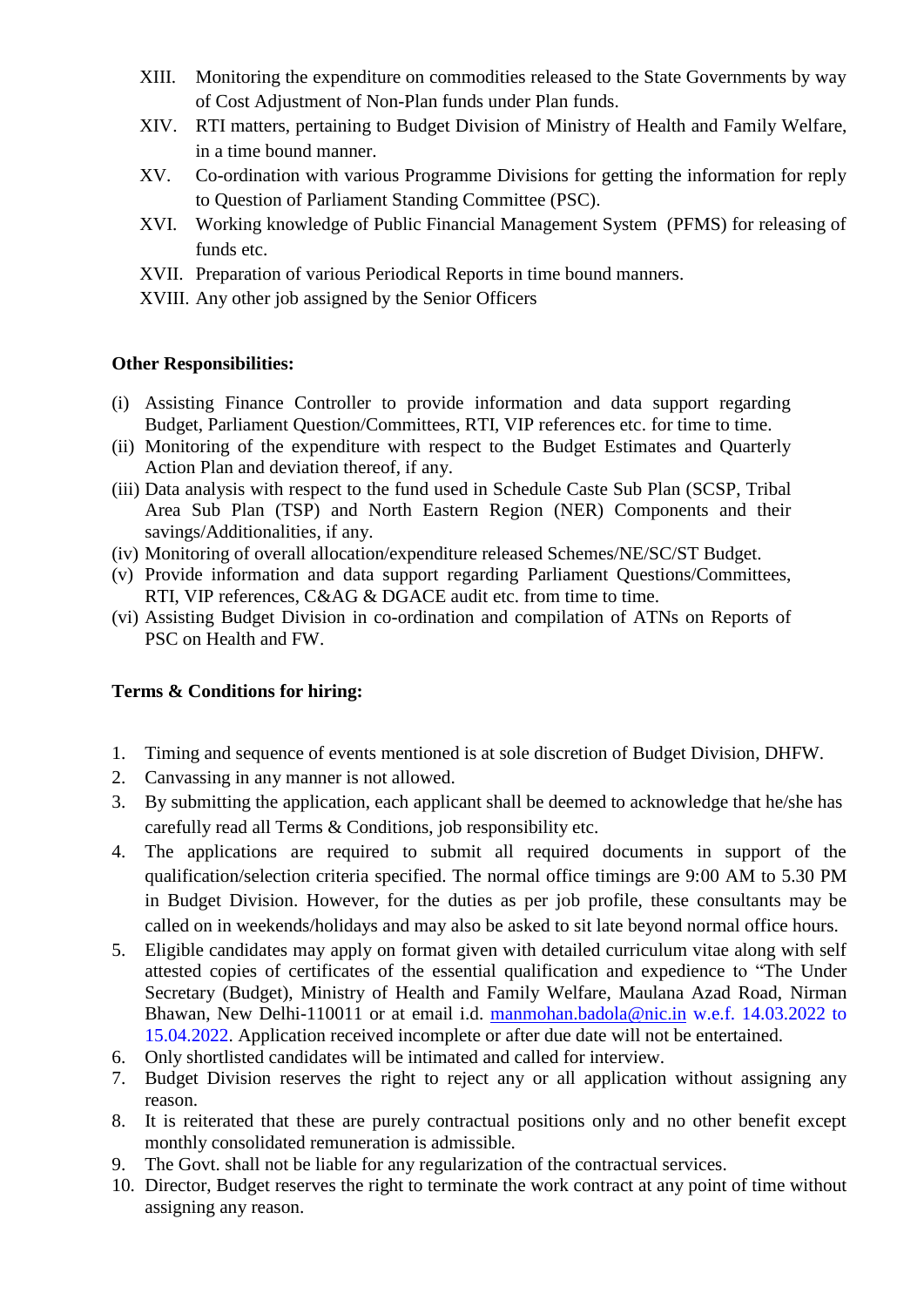11. Applicants must provide details of experience as per the format provided. The work/service mentioned here should match with the quoted work/service by the applicant in order to satisfy the qualification requirements. Enclose the mandatory supporting documents.

| Category          | Qualifications*        | <b>Experience</b> | Age   | <b>Starting</b><br>remuneration<br>per month |
|-------------------|------------------------|-------------------|-------|----------------------------------------------|
| General/Finance   | Master<br>Degree<br>in | More than<br>-10  |       | Upto $50 \mid \text{Rs.}60,000$ /-           |
| (including)       | relevant discipline or | years             | years | per month                                    |
| Budget)/<br>Legal | with<br>B.Com          |                   |       |                                              |
| /Media            | MBA(Fin.)/             |                   |       |                                              |
| Consultants       | <b>CA/ICWA</b>         |                   |       |                                              |

### **QUALIFICATIONS, EXPERIENCE AND REMUNERATION OF CONSULTANTS:**

\* **Relaxation in Educational Qualifications may be considered by the appropriate Authority keeping in view vast experience and expertise of budget work.**

### **Deliverables:**

- The applicant must be proficient in MS-Office.
- Retired Section Officer and Under Secretary can also apply till the age of 65 years.
- If retired Government servants are selected, their wages will be fixed as per the Guidelines of Department of Expenditure, Ministry of Finance vide O.M. No.3/25/2020-E-IIIA, dated 9<sup>th</sup> December, 2020

# **Reporting Requirements**

The consultant will submit a report to the Director (Budget) at the end of every quarter.

#### **Outcomes:**

Accomplishment of annual budgetary exercise and adhering to the time-lines strictly as laid down by the Ministry of Finance.

**Period of Consultancy**: Selected candidates will initially be appointed for a period of one year which may be extended further depending on the assessment of performance and mutual willingness. The engagement would be reviewed thereafter and extension may be granted, which would not exceed one year at a time, provided period of continuous engagement shall not exceed five years (in total) or 65 years of age whichever is earlier. The contract can be terminated by either side at any time by giving one month's notice. Also, the contract can be terminated immediately by paying one month's agreed remuneration in lieu of the notice period.

Short listed candidates for the interview will have to produce their original documents for verification at the time of interview.

**Job Location**:-Ministry of Health and Family Welfare, Department of Health and Family Welfare, Nirman Bhawan, New Delhi.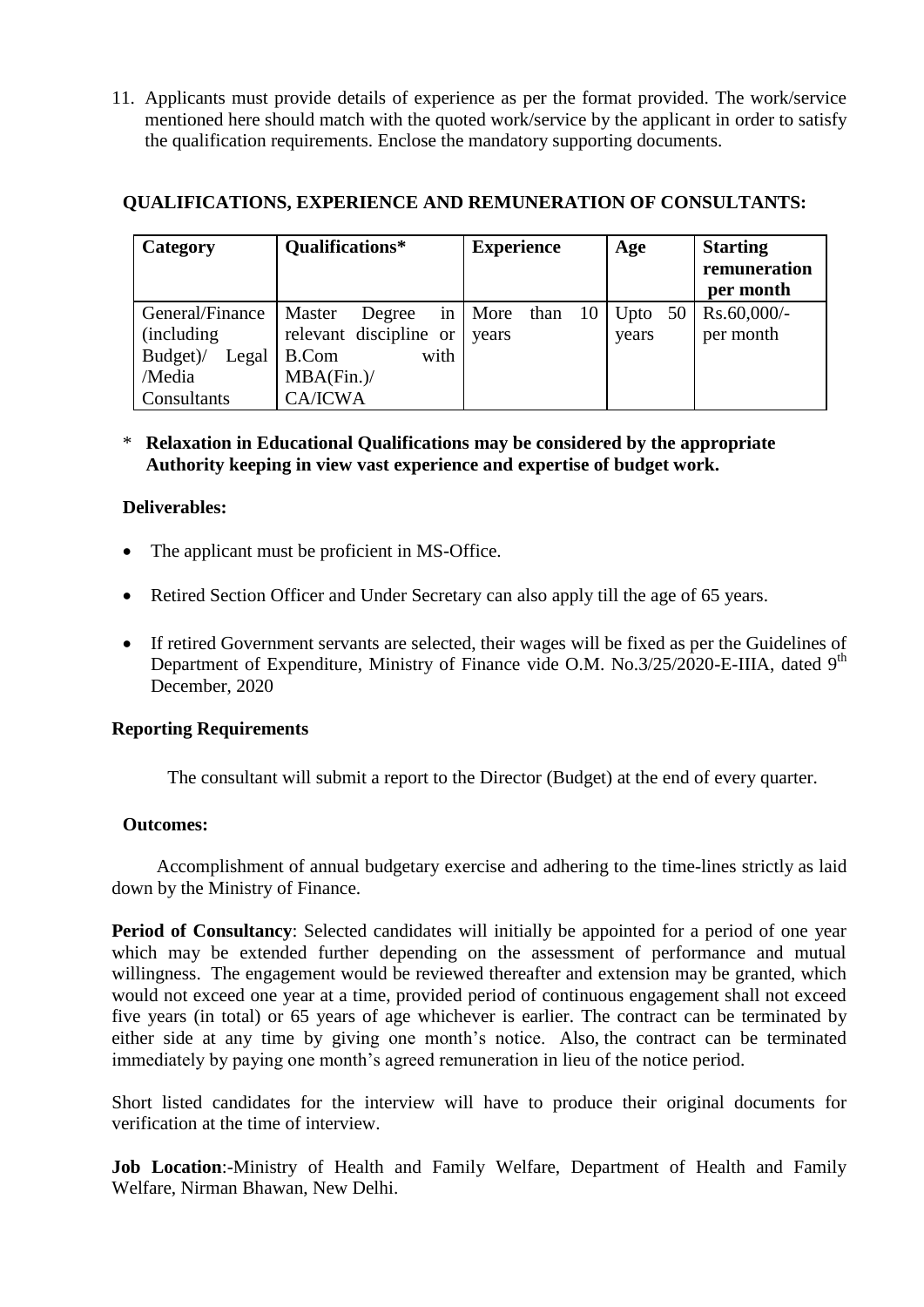# **Terms & Conditions**

# **1. Period of engagement**

The engagement shall be initially till 31.03.2023 which may be extended yearly / curtailed depending upon the performance of the Consultant or functional requirement of Budget Division with the approval of the Competent Authority for a maximum period of 5 years. The extension will be on 5% increased remuneration per annum.

# **2. Remuneration**

As stated in each of the TORs. Apart from consolidated monthly remuneration, no perquisites such as HRA, TA/DA, residential accommodation etc. will be provided.

# **3. Scope of Duties**

During the period of such engagement, the Consultants would be required to perform the duties assigned to them. They will report to Designated Officers depending upon the task assigned.

# **4. Leave**

The Consultant would not be entitled to any kind of regular leave. However, they would be entitled for leave of 24 days in a calendar year, to be calculated on pro-rata basis. In special circumstances, the consultant could be called for services on holidays or beyond normal working hours for which no extra remuneration will be paid. However, for attending office on Saturday's /Sundays/ Other Gazetted holidays they may be given compensatory off.

# **5. TA/DA**

No TA/DA is admissible for joining the assignment or on its completion.

# **6. Office time and working hours**

Engagement of Consultants would be on full time basis. Working hours shall be from 9.00 AM to 5.30 PM during working days including half an hour lunch break in between. They will not be allowed to take any other assignment during the period of contractual engagement. The Consultants may be called on Saturday/Sunday/ other Gazetted holidays, if required.

# **7. Tax deduction at Source**

The Income Tax or any other tax liable to be deducted, as per the prevailing rules will be deducted at source before effecting the payment for which the office will issue TDS certificate.

# **8. Confidentiality of data and documents**

No one shall utilize or publish or disclose or part with, to a third party, any part of the data or statistics or proceedings or information collected for the purpose of this assignment or during the course of the assignment for the office, without the express written consent of the office. The Consultant shall be bound to hand over the entire set of records of assignment to the office before the expiry of the contract, and before the final payment is released by the office.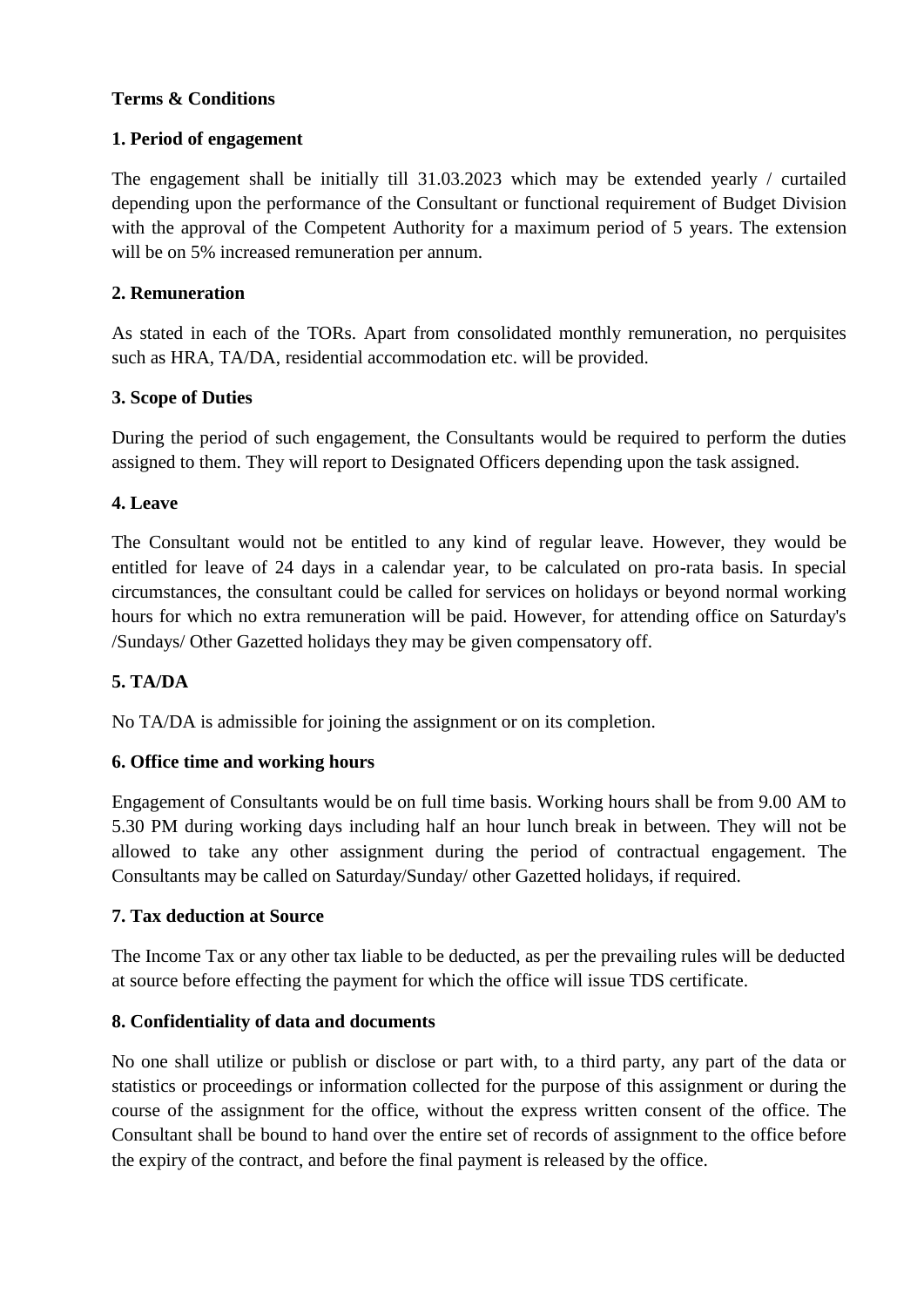### **9. Conflict of interest**

The Consultant appointed by this office, shall in no case represent or give opinion or advice to others in any matter which is adverse to the interest of this office. No Consultant would be permitted to take up any other assignment during the period of Consultancy.

### **10. Termination of contract**

The engagement may be terminated at any time by the office without assigning any reasons by giving a notice of 30 days. In case, a Consultant desires to leave the assignment, he/she is to give 30 days' notice which can be curtailed/extended depending upon the workload. In the event any Consultant is found unfit on any account or if he/she is found guilty of any Insubordination / misconduct, his/her services can be terminated immediately without any notice.

**11**. DHFW shall not be responsible for any loss, accident, damage; injury suffered by the Consultant whatsoever arising in or out of the execution of his work including travel.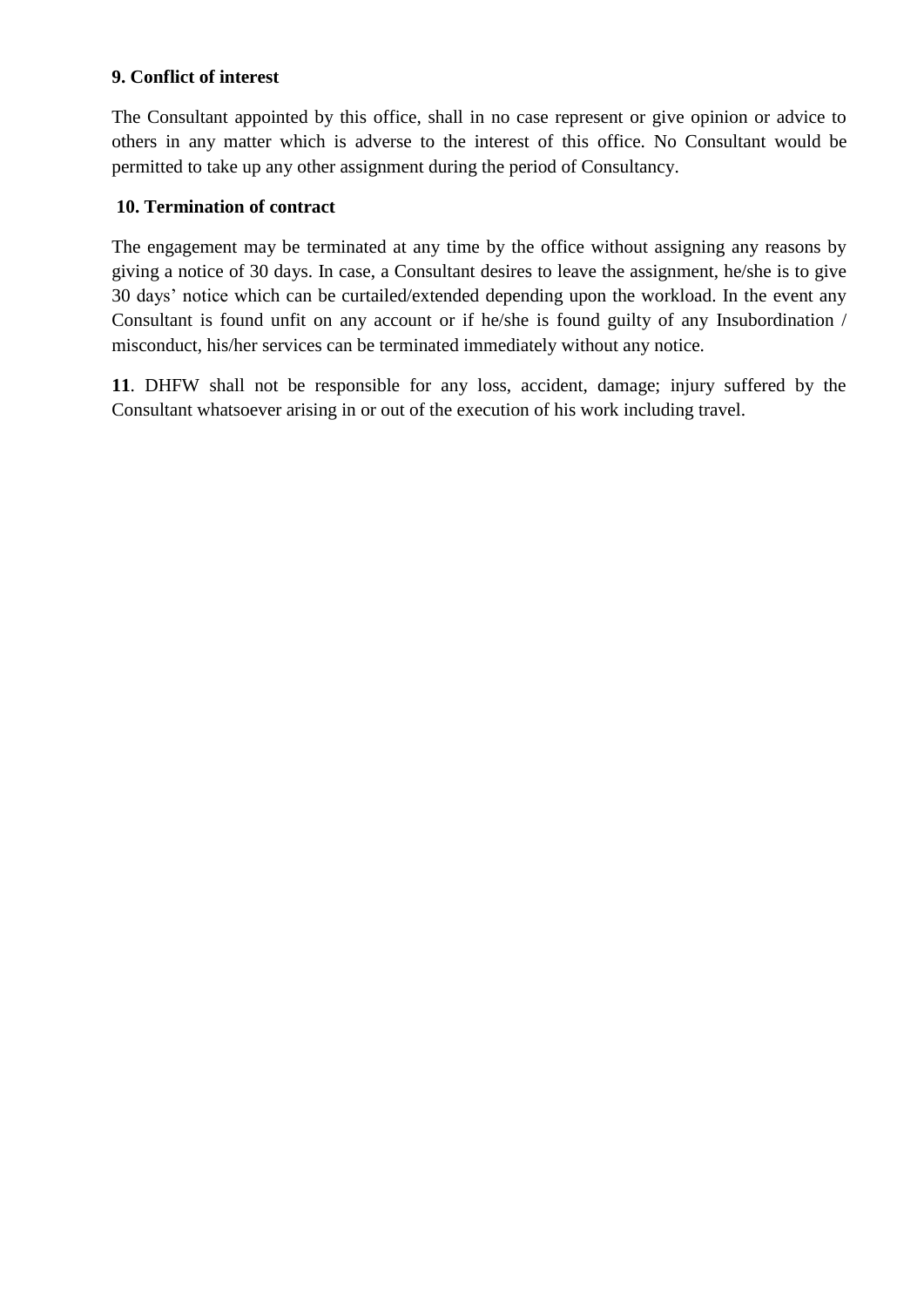**Ministry of Health and Family Welfare Department of Health and Family Welfare Nirman Bhawan, Maulana Azad Road, New Delhi- 110011 (Budget Division)** 

Affix latest Photograph

#### **Application Form**

- 1. Post applied for \_\_\_\_\_\_\_\_\_\_\_\_\_\_\_\_\_\_\_\_\_\_\_\_\_\_\_\_\_\_\_\_\_\_\_\_\_ 2. Name of the Applicant  $\frac{1}{2}$ 3. Father's Name\_\_\_\_\_\_\_\_\_\_\_\_\_\_\_\_\_\_\_\_\_\_\_\_\_\_\_\_\_\_\_\_\_\_\_\_\_\_ 4. Mother's Name 5. Date of Birth \_\_\_\_\_\_\_\_\_\_\_\_\_\_\_\_\_\_\_\_\_\_\_\_\_\_\_\_\_\_\_\_\_\_\_\_\_\_\_\_ 6. Gender:  $M/F$ 7. Identification Mark \_\_\_\_\_\_\_\_\_\_\_\_\_\_\_\_\_\_\_\_\_\_\_\_\_\_\_\_\_\_\_\_\_\_\_
- 8. Educational Qualification:

| Sl.<br>No. | Academic/<br><b>Professional</b><br>Qualification | Name of<br><b>Institution</b> | Board/<br><b>University</b> | <b>Course/Duration/</b><br>year of Passing | Division/<br>Grade/ %<br>of marks |
|------------|---------------------------------------------------|-------------------------------|-----------------------------|--------------------------------------------|-----------------------------------|
|            |                                                   |                               |                             |                                            |                                   |
|            |                                                   |                               |                             |                                            |                                   |
|            |                                                   |                               |                             |                                            |                                   |
|            |                                                   |                               |                             |                                            |                                   |

### 9. Experience:

| SI.<br>No. | <b>Designation</b> | Name of<br>Institution/<br><b>Employer</b> | <b>From</b> | To | <b>Field of</b><br><b>Experience</b> | <b>Salary</b><br><b>Drawn</b> |
|------------|--------------------|--------------------------------------------|-------------|----|--------------------------------------|-------------------------------|
|            |                    |                                            |             |    |                                      |                               |
|            |                    |                                            |             |    |                                      |                               |
|            |                    |                                            |             |    |                                      |                               |
|            |                    |                                            |             |    |                                      |                               |